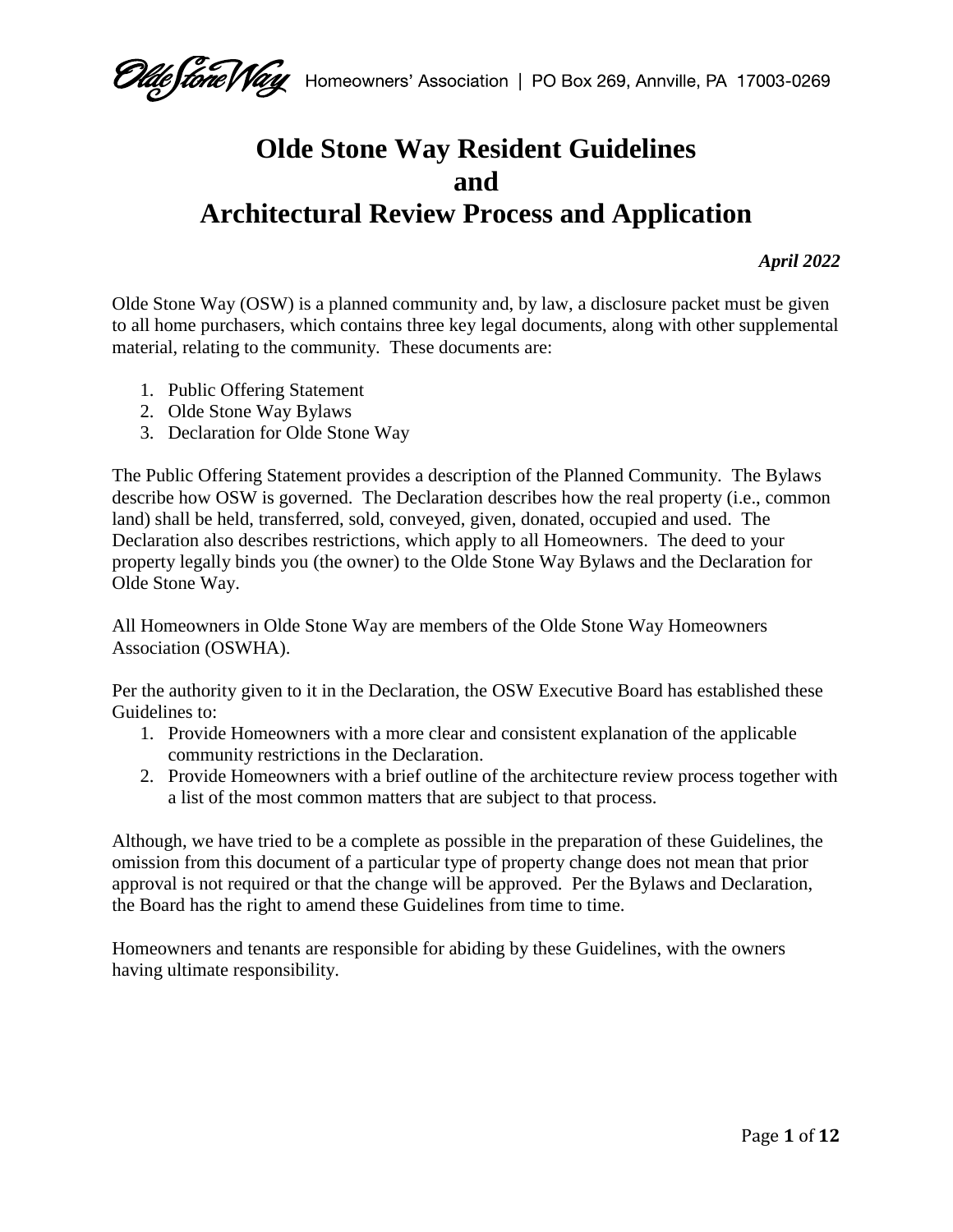# **SECTION 1. LIVING GUIDELINES**

These Guidelines help ensure that Olde Stone Way will continue to provide its residents with a pleasing living environment. Following these Guidelines should not present a hardship to any considerate resident. They are essential to the preservation of the architectural and aesthetic beauty of Olde Stone Way and the quality of life for the residents who live here. Failure to obtain preapprovals from the Architecture Review Committee (ARC) for any property changes may result in a fine. The Executive Board also has the authority to fine Homeowners who violate these Guidelines.

# **Section 1.01 OSW COMMON AREAS**

There are three (3) common areas (or open space areas) identified within the OSW development. Open Space Area 1 is bordered by 79 and 85 Fairfax Lane and by 8 and 14 Early Lane. Open Space Area 2 is bordered by 21 and 27 Saratoga Run and by 70 and 76 Fairfax Lane. Open Space Area 3 is the 3.9-acre plot of land located at the Auburn Drive entrance to the development bordered by Hoffer Road, the homes along the south side of Auburn Drive, Fairfax Lane, and the property line of the former farmhouse at 1025 Hoffer Lane, which extends to 10 Fairfax Lane. These common areas belong to all members of OSW. Structures of any kind, toys, sports equipment, vehicles, tools, garden equipment, etc. are not permitted to be located nor stored or parked there. Disposal of tree branches, brush, grass clippings, etc. is not permitted. Disposal of non-vegetative items is strictly prohibited. It is not permitted to hunt or trap animals and birds in our common areas. Homeowners are responsible for cleaning up after their pets when walking through the common areas. Homeowners will be respectful of all property owners and property that borders the open space areas. Use of sports equipment that could damage property (i.e., golf balls, baseballs, softballs, etc.) is not permitted. Cost of repairs for damaged property will be the responsibility of the individual.

**Section 1.02 GARBAGE CONTAINERS** (ref. Declaration, Article VII, Use and Development Restrictions, Section 7.1 (p))

No recyclables, rubbish, trash or garbage or any other waste material shall be kept or permitted except in sanitary containers concealed from public view (i.e., from the street and adjoining neighbors). Garbage and recycling containers may be placed on the street after dusk the day before the scheduled pick-up and should be removed within 24 hours after the scheduled pickup. Neighbors can help if this "time window" cannot be followed due to trips, etc.

Outside fencing option for garbage and recycling containers.

- 1. Plans for outside storage must be submitted to the ARC for prior approval
- 2. The fencing must be adjacent to either the side or back of your home. If placed on the side, it must be set back from the front corner of the home by at least five feet.
- 3. The enclosure should be the minimum size required to store your trash/recycle receptacles.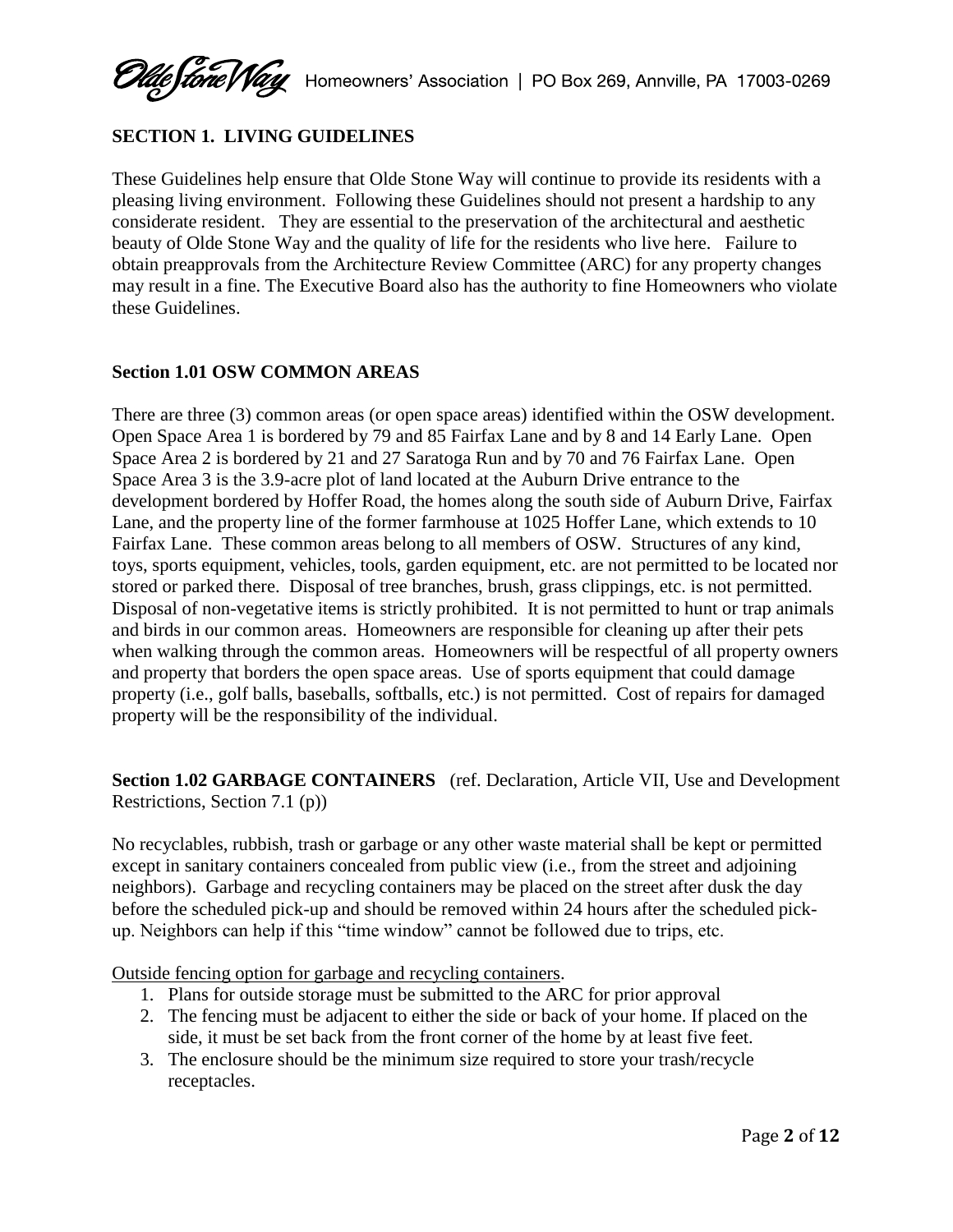algo (1970) Martin 1700 September 1990 Martin 1990 Box 269, Annville, PA 17003-0269

- 4. Fencing must not be higher than 4 feet. This is adequate to conceal the containers and still allows someone to reach over the fence to place trash/recycles in the appropriate container.
- 5. Depending on the chosen location, enclosures may require up to three sides in order to meet the requirement that containers be out of public view. If you have any questions, please discuss your property's specific issue with the ARC.

**Section 1.03 LAUNDRY** (ref. Declaration, Article VII, Use and Development Restrictions, Section 7.1 (u))

Laundry drying facilities including but not limited to posts and line and rotating type of equipment are prohibited unless such exterior laundry drying facilities can be completely screened from view of the adjacent/abutting Lot and from any street.

**Section 1.04 PETS** (ref. Declaration, Article VII, Use and Development Restrictions, Section 7.1 (n))

Household pets shall at all times be kept on a leash or some other appropriate means of control (i.e., fence, electric fence). No pet shall be maintained outside the single-family residence. No doghouse or other constructed dwelling for a pet may be maintained outside the single-family residence. All deposits must be picked up. Barking dogs must be brought inside. Invisible fencing for dogs must be located a minimum of 2 feet from adjacent property lines.

**Section 1.05 SIGNS** (ref. Declaration, Article VII, Use and Development Restrictions, Section 7.1 (t))

Signs are not permitted anywhere except for temporary contractor signs at a residence, which are permitted while work is being done. For Sale / For Rent signs are limited to one per residence. No signs are permitted at the entrances to OSW except for special OSW events or special real estate promotional events (e.g. an open house) on the day of the event only. All signs must be removed immediately after the event.

**Section 1.06 SWIMMING POOLS** (ref. Declaration, Article VII, Use and Development Restrictions, Section 7.1 (hh))

No above-ground pools are permitted. In-ground pools are permitted and shall be constructed at the rear of the property of a single-family detached dwelling. At the rear is defined as behind the rear building line of the dwelling as defined in Section 7.1 (o) of the Declaration – a line extended from the rear exterior corners of the single family detached dwelling at a 90 degree angle to the back property lines of the Lot (see below figure). Homeowners shall be required to work with their pool contractors to meet the Declaration's requirements as well as all township, county and state regulations.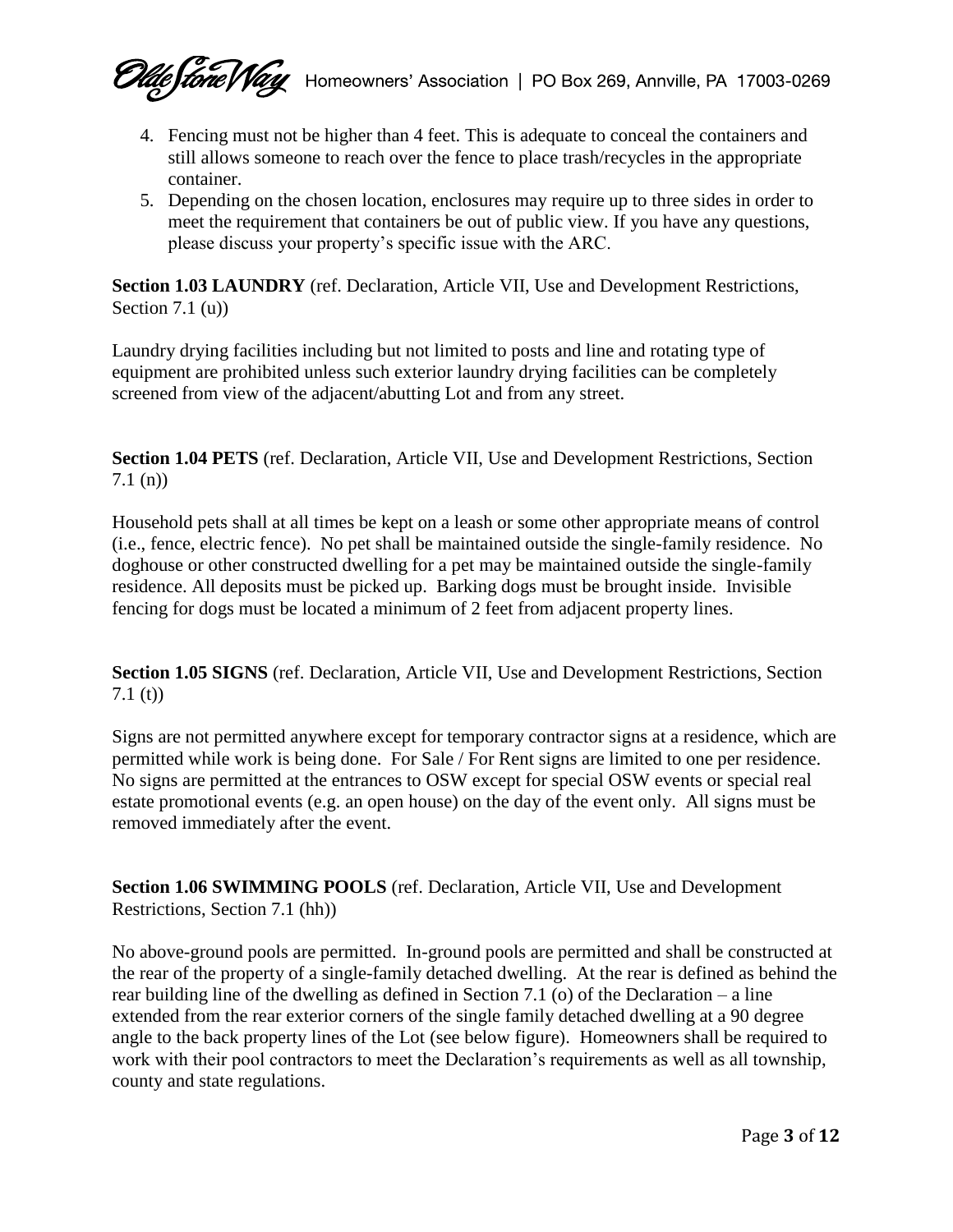

**Section 1.07 GROUNDS AND APPEARANCE** (ref. Declaration, Article VII, Use and Development Restrictions, Section 7.1 (dd))

All Lots are to be maintained in clean and sanitary condition and all lawns, shrubs and other vegetation shall be groomed and maintained regularly as needed.

**Section 1.08 VEHICLES** (ref. Declaration, Article VII, Use and Development Restrictions, Section 7.1 (v,w  $&$  x))

No commercial or non-passenger vehicles of any type and no unlicensed or non-operable motor vehicles of any type shall be permitted to remain overnight upon a Lot or upon any street within the OSW Planned Community unless garaged. No motor homes, trailers, campers, boats, or other recreational vehicles may be parked on your property (unless housed in a garage) for more than seven (7) calendar days during any calendar year. All motor vehicle repairs shall be conducted within your garage.

**Section 1.09 GENERAL** (ref. Declaration, Article VII, Use and Development Restrictions, Section 7.1 (aa & bb))

No noxious, unsightly or offensive activity shall be conducted upon any Lot or any streets within the OSW Planned Community nor shall anything be permitted to be done thereon which may be or may become an annoyance or nuisance to other Lot Owners (i.e., residents). If a Lot Owner believes that a nuisance or offensive practice is being committed, the Lot Owner may present the facts of his/her complaint in writing to the Executive Board. The Executive Board will then investigate the complaint and make a decision, which shall be conclusive. A notice will be sent to the offending Lot Owner. If the offensive activity continues, the complaining Lot Owner has the right to seek relief through legal action.

# **SECTION 2. ARCHITECTURAL REVIEW PROCESS**

Homeowners wishing to make changes to the exterior appearance of their property must complete and submit an application (see end of this document) to the Architectural Review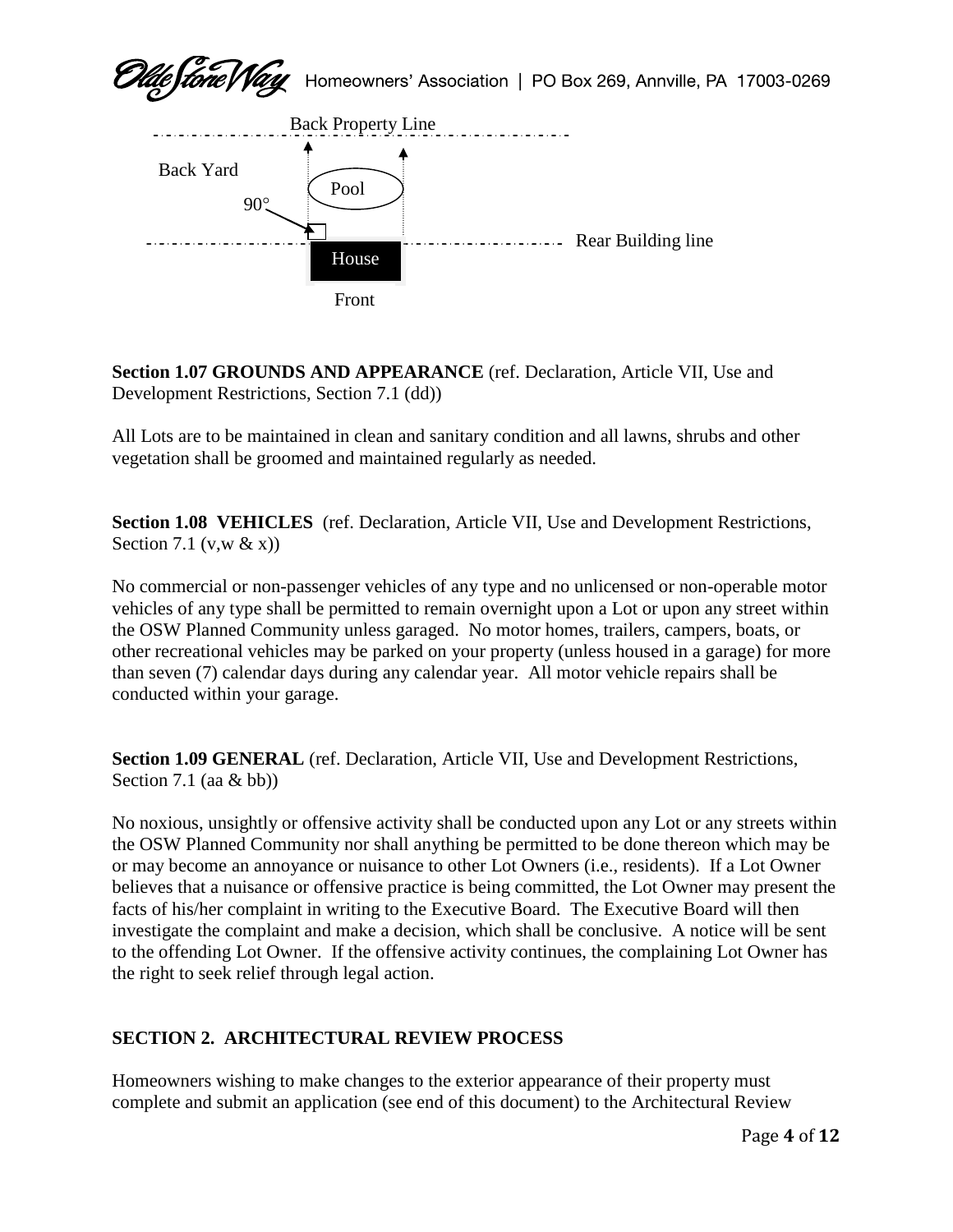*Clue (tone Vlay* Homeowners' Association | PO Box 269, Annville, PA 17003-0269

Committee (ARC), along with the appropriate documents. No work may begin until the ARC has reviewed the application, which may or may not include a site visit and the Executive Board has approved the final plans and responded with a written letter of approval. In the case of a rental property, the Homeowners, not the tenants, must submit applications to the ARC. The application form and instructions can be obtained from a Board member or online on OSW's website. The completed application form can be dropped in the **OSW Drop Box**, between **21 and 27 Saratoga Run,** or can be mailed to the OSWHOA at PO Box 269, Annville, PA, 17003.

The categories below represent a sampling of the types of projects that can be undertaken only after the Executive Board approval has been obtained. The Guidelines and application requirements for each of these types of projects is provided in subsequent sections.

Additions (Section 2.01) Awnings (Section 2.02) Basketball Backboards (fixed) (Section 2.03) Decks (Section 2.04) Fencing (Section 2.06) Free-Standing Storage, Sheds, Gazebos, and Pergolas (See below) Landscape Projects (Section 2.07) Patios (Section 2.08) Pools (Section 2.05) Retaining Walls (Section 2.10) Spas/Hot Tubs (Section 2.11) Miscellaneous (Section 2.12)

Important Note – the list shown above represents common projects, but does not represent all projects, which require Executive Board approval. It is the responsibility of the Homeowner to check with the ARC to determine whether a planned project is subject to the review process.

# **Please allow up to 30 days for the review and approval process for any and all requests.**

In addition to the items mentioned above, currently prohibited projects will not be approved unless an amendment to the Declaration has been recorded. The Declaration may be amended based on the procedures documented in Article V (page 13) of the Declaration. Based on Article 7, Section 7.1, Paragraph (b) of the Use and Development Restrictions, no building or other structure shall be erected, altered, placed or permitted to remain on any Lot other than a single family detached dwelling and a swing set, playhouse or combination thereof without a formal amendment to the Declaration filed at the Office of the Recorder of Deeds of Lebanon County. A more detailed definition of a playhouse can be found in the subsequent paragraphs of this document. For the purposes of review, a structure will be defined as free-standing, and is constructed with a floor, roof, and enclosed or partially enclosed sides. Some examples of structures are sheds, pool houses, gazebos, pergolas, etc. (See Section 2.04 DECKS and PORCHES below). Pool houses were removed as allowable structures through the First Amendment to the Declaration recorded at the Lebanon County Office of the Recorder of Deeds on August 7, 2000.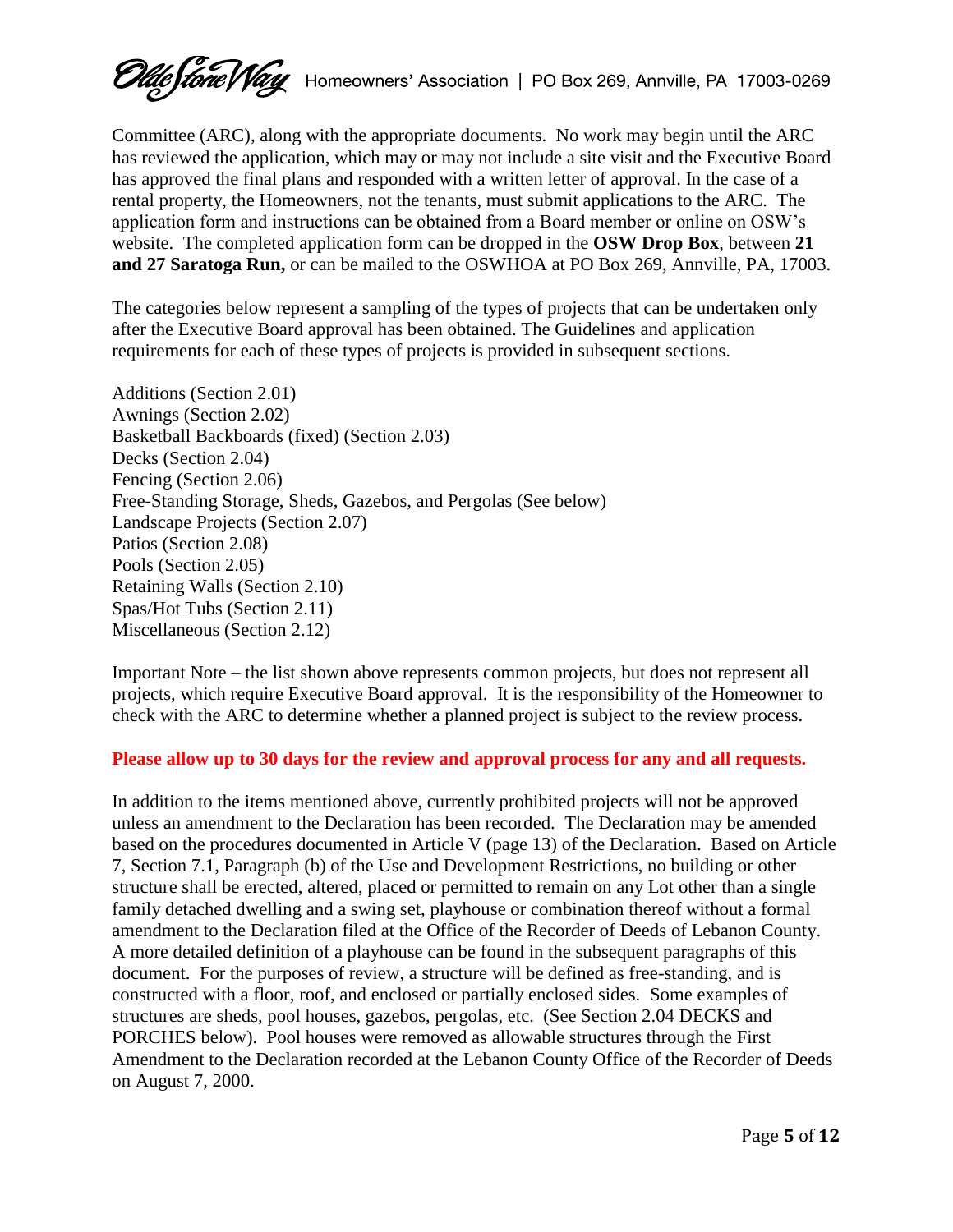**Ude frone VVay** Homeowners' Association | PO Box 269, Annville, PA 17003-0269

**Section 2.01 ADDITIONS** (ref. Declaration, Article VII, Use and Development Restrictions, Section 7.1  $(f)$ )

**General Considerations:** Major additions often have an impact on neighboring property. Plans must be well thought out to minimize any adverse impact. Applicants should consult with neighbors while making plans. Drawings or preliminary plans may be submitted for review and comment before detailed plans are made.

# **Specific Details:**

- The design must be compatible in scale, massing, character, materials, and color with the original house.
- New windows and doors should match, and be located to relate well with existing windows.
- Changes in grade or drainage must not adversely affect adjacent properties.
- If possible, roof pitch should match the original roof.
- Replacement roofing shingles must match the existing roof of the dwelling keeping with the standard in our planned community per the OSW Declaration. The OSW Board has approved the color Weathered-Wood by GAF or TAMCO. If you are looking to use a different supplier your choice must be reviewed by ARC to be sure that it is close in color to Weathered-Wood. Please provide an example of the shingle color for review prior to starting any work. Failure to do so may require you to remove your non-approved roof and pay a fine.
- Driveway expansions plans should include dimensions and materials to be used.

# **Your application should include:**

- A plot plan (plat, site plan, or reasonable facsimile) showing the location of the proposed alteration or addition, the existing building, and property lines.
- Detailed construction drawings to scale, including a full view of addition, with elevations, as it will look attached to the existing structure. A view of the entire structure is necessary to help determine balance.
- A landscape plan, if applicable.
- Photographs of the existing house where the addition will be constructed.

**Section 2.02 AWNINGS** (ref. Declaration, Article VII, Use and Development Restrictions, Section 7.1 (f)

# **Specific Details:**

 Awnings must be compatible with the existing house colors. Any exposed frames must be painted to match the trim or dominant color of the house.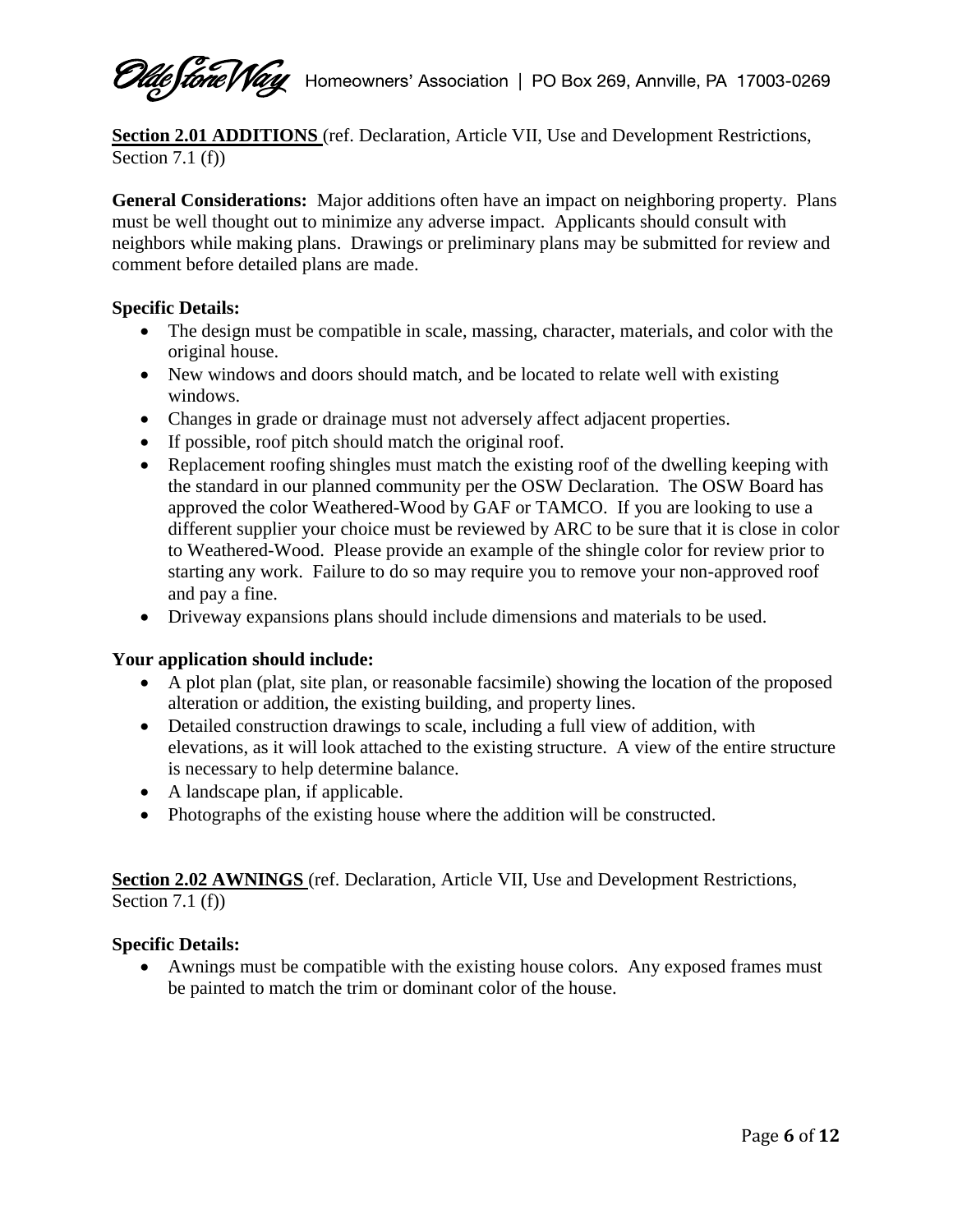**Stone Way** Homeowners' Association | PO Box 269, Annville, PA 17003-0269

# **Your application should include:**

- A drawing to scale of the awning configuration and the existing element to which it will be attached.
- A sample of the material large enough to show the true color or a color catalog picture of the requested awning.
- A plan of the house showing the location of the awning.

# **Section 2.03 BASKETBALL BACKBOARDS (FIXED)**

**General Considerations:** On residential property, basketball backboards should be located and treated in such a manner as to keep them visually unobtrusive. In selecting a location, the applicant must also consider the effect the basketball backboard and its normal use will have on the neighbors and their property.

#### **Your application should include:**

A site plan showing the proposed location of the backboard.

**Section 2.04 DECKS and PORCHES** (ref. Declaration, Article VII, Use and Development Restrictions, Section 7.1 (f))

**General Considerations**: A deck has a significant impact on the appearance of a house. Decks may also affect the privacy and right of enjoyment of adjacent residents. These two factors are strongly considered in the review of request for decks.

#### **Specific Details:**

- Modifications to existing decks must provide continuity in detailing, such as material, color, location of posts, design of railing, and use of trim.
- The size of the deck should be consistent with the scale of the house and yard.
- Decks with sunrooms, screened porches, and other heavy superstructures must be visually tied to the ground and architecturally integrated with the house (Pergolas or small pavilions intended to provide shade may be permitted as long as they are integral with the patio and are located behind the home).
- Integration is a function of size, color, design detailing, height above ground and relationship to ground.

# **Your application should include:**

- A plot plan showing the house, the location of the deck/porch on the house, and the property lines.
- Construction plans, including details of railings, benches, doors, roof, etc.
- A drawing to scale or picture of the house elevation showing the location of windows, doors, etc. and the deck/porch.
- Photographs of the existing house where the deck/porch will be constructed.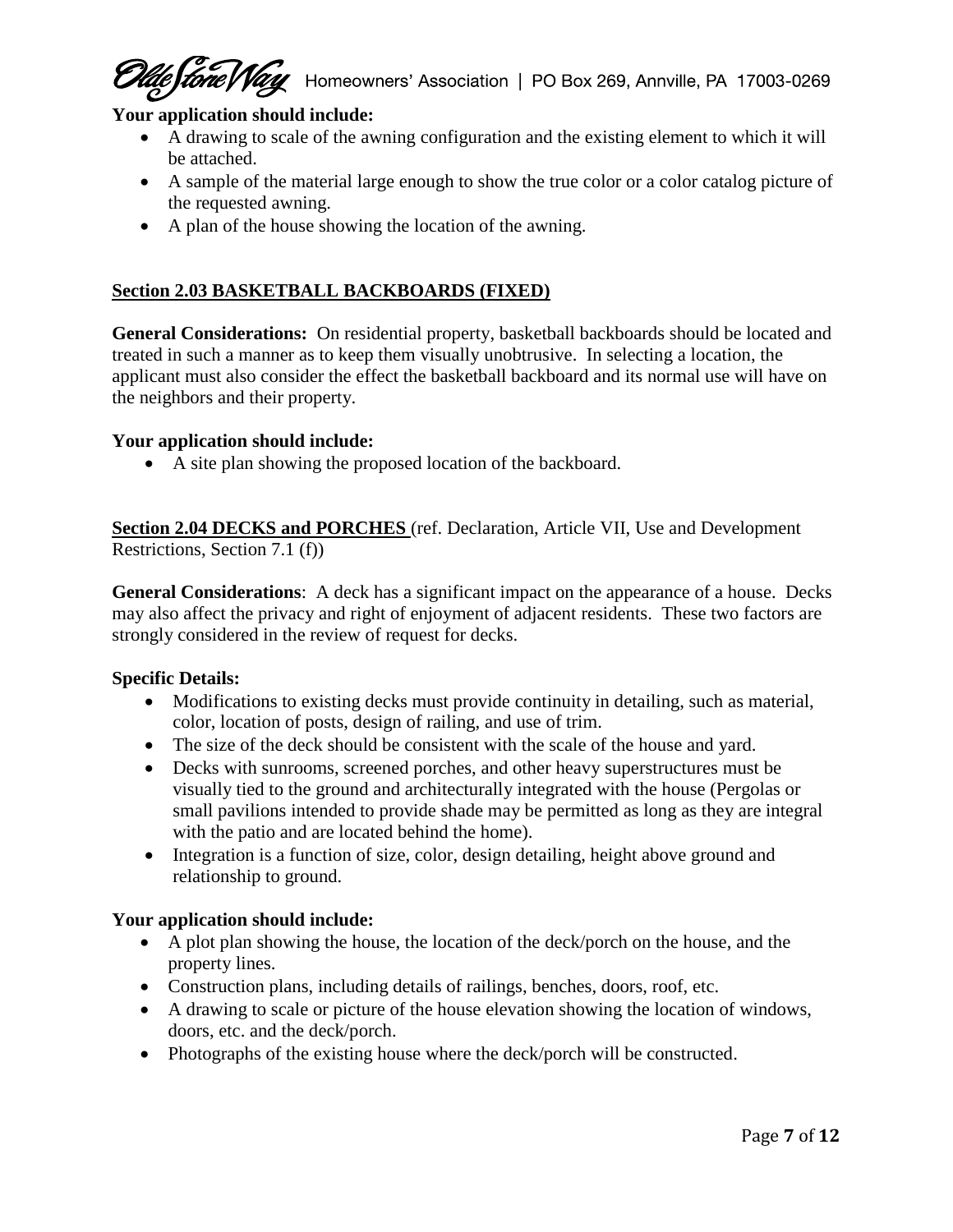*Lone Vlay* Homeowners' Association | PO Box 269, Annville, PA 17003-0269

**Section 2.05 POOLS** (ref. Declaration, Article VII, Use and Development Restrictions, Section 7.1 (hh))

**General Considerations:** In-ground swimming pools are permitted per section 1.06 of the Guidelines.

# **Specific Details:**

- The design must be compatible in scale, massing and character with the Lot size.
- Changes in grade or drainage must not adversely affect adjacent properties.
- Homeowners must work with pool contractors to meet the Declaration's requirements as well as all township, county, and state regulations.
- Homeowners are responsible for accurate determination of all property lines.

# **Your application should include:**

- A plot plan (plat, site plan, or reasonable facsimile) showing the location of the proposed pool, the existing building, and property lines.
- Detailed construction drawings to scale of the proposed pool.
- A landscape plan, if applicable.
- A fencing application, if no fence exists, per Section 2.06 below.

**Section 2.06 FENCING** (ref. Declaration, Article VII, Use and Development Restrictions, Section 7.1 (o))

**General Considerations:** Fencing may have both a visual and a physical impact on the adjoining properties. Consideration must be given to the fencing concept and installation. "open" type fencing is required. If the desired result is privacy, this should be addressed with shrubbery and landscaping. No fence may be constructed without the Executive Board's prior written consent.

# **Specific Details:**

- Fencing shall be no more than 60 inches in height. The fence pickets shall be no less than 1/2 inch apart.
- Fencing setbacks shall be two feet from adjacent property lines and common land. (Note: if an easement or right-of –way exists on the side or rear property line, the setback for the fence shall be within the setback restrictions of the easement or right-of-way.) Please note: It is the Homeowner's responsibility to follow these setback guidelines. It is not the Board's intention to go from yard to yard measuring the placement of Homeowner's fence. The Executive Board will, however, investigate written complaints only from those Lot owners whose properties directly border the potential violation.
- Fencing may be placed within the two-foot setback only if a waiver has been approved and signed by all affected bordering property owners. The waiver will only be effective for up to 6 months. If the requested fence has not been constructed within that timeframe, the waiver becomes null and void and a new waiver must be submitted. At no time can a fence be constructed on the property line without a signed waiver.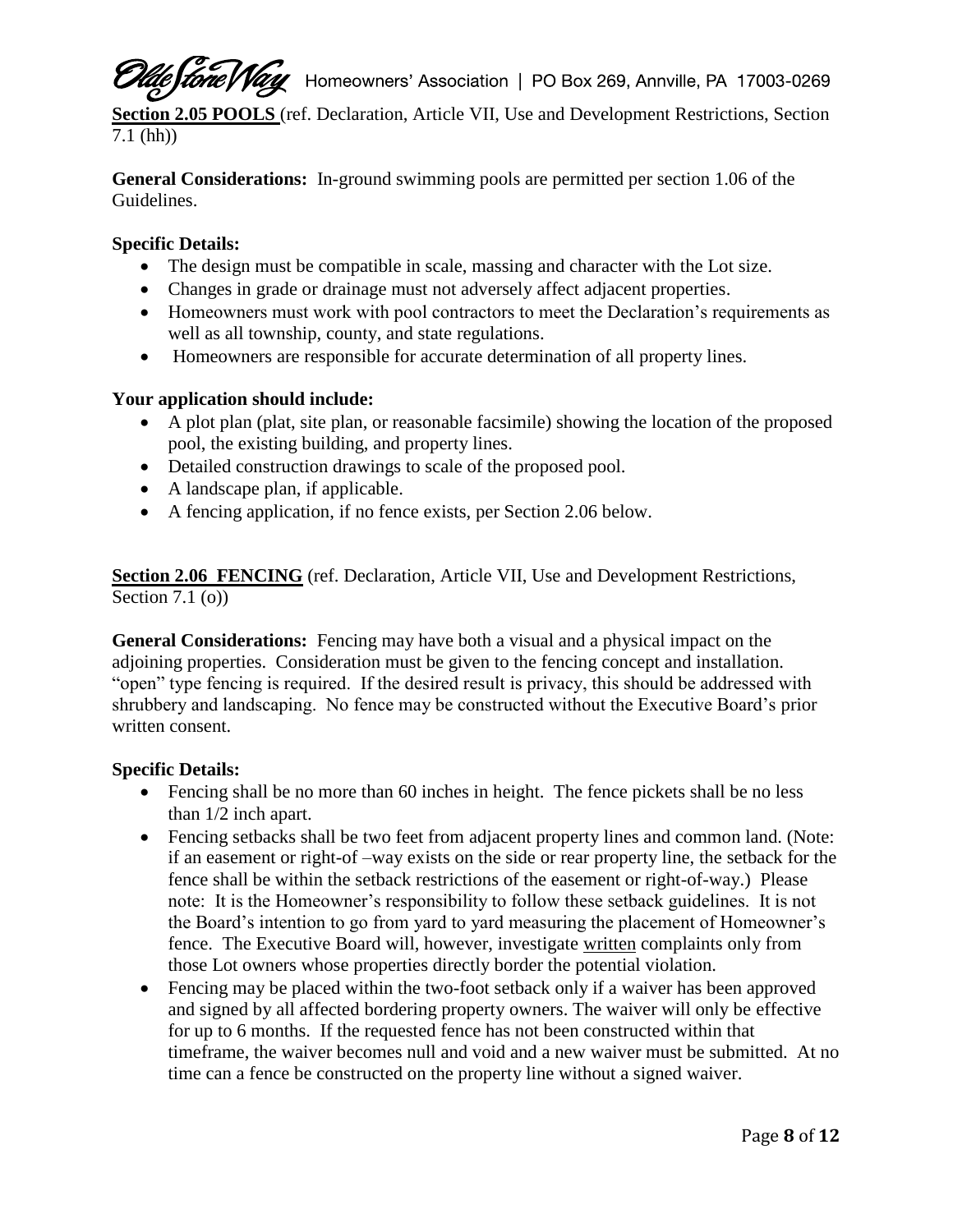Eftene Way Homeowners' Association | PO Box 269, Annville, PA 17003-0269

- Fencing that borders town roads must meet township regulations.
- Fencing will be constructed behind the rear building line of the single family detached dwelling. The rear building line is defined as a line extended from the rear exterior corners of the single family detached dwelling at a 90-degree angle to the side property lines of the Lot (see below figure).



• The Board reserves the right to approve fence applications where the placement of the fence as defined above does not have a pleasant appearance, based on the size and shape of certain Lots.

# **Your application should include:**

- A description of the fence design, including type and dimensions.
- A foundation survey or scaled diagram showing the location of the house, property lines, and the proposed location of the fence and any gates.
- The materials and colors to be used. A photo of an existing similar fence or catalog photo of the requested fence should be submitted.

**Unacceptable:** The following will not be approved:

• Wood, chain-link or wire fencing

# **Section 2.07 LANDSCAPING PROJECTS**

**General Considerations:** Landscape plans must be submitted for approval in the following situations:

- When required by the Olde Stone Way ARC as part of a submission for structural additions and alterations.
- When structural or decorative elements are to be included, e.g. arbors, bird baths, patios, planters, retaining walls, sculptures, landscaping lights, and walkways.

# **Landscaping plans need not be submitted if fewer than (10) bushes and/or trees will be planted in a random pattern in the yard.**

#### **Specific Details:**

 Structural elements must be appropriate to their surroundings and not intrusive. Size, scale, color and material are important criteria for acceptability.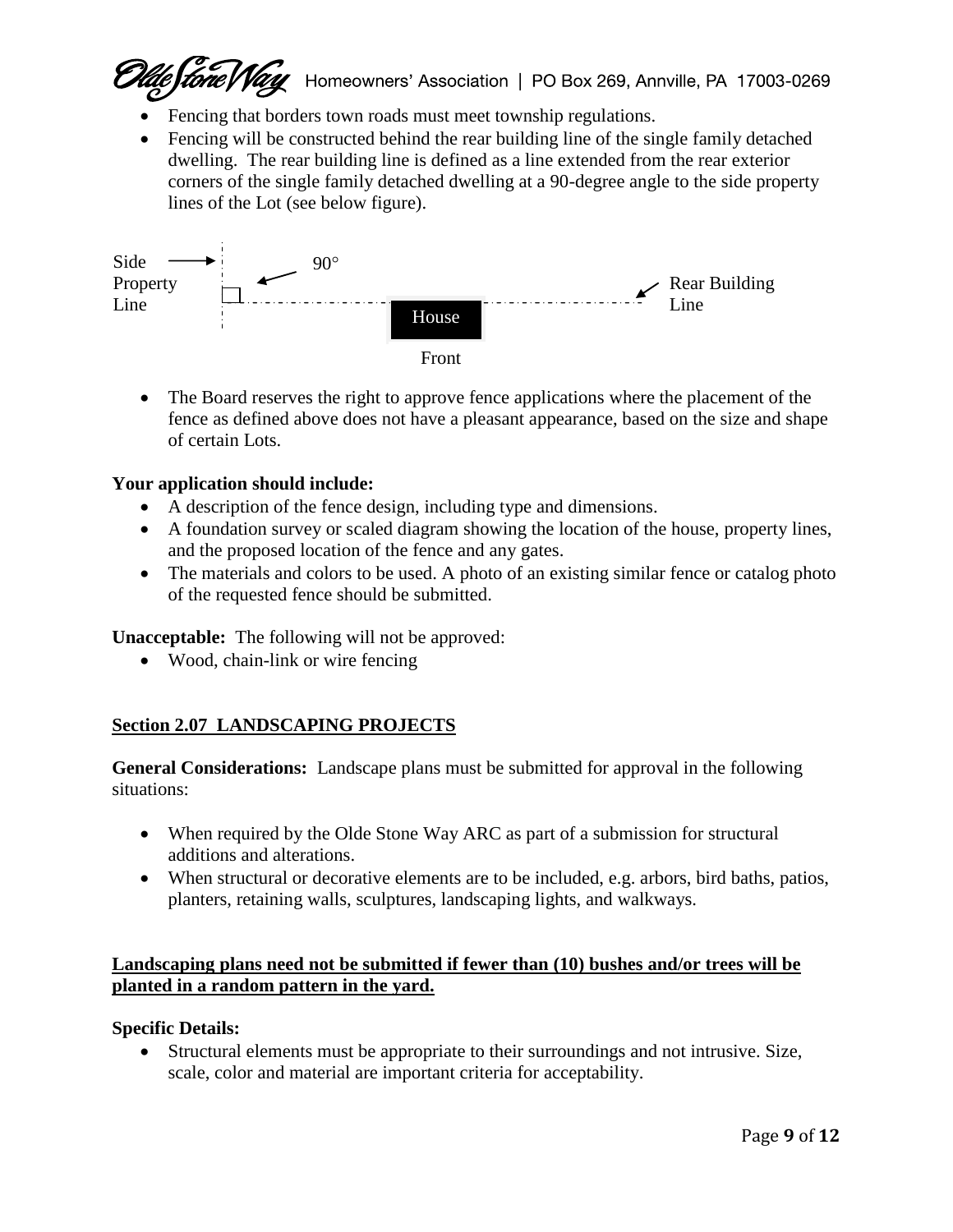eftone May Homeowners' Association | PO Box 269, Annville, PA 17003-0269

# **Your application should include:**

- A plan showing the location of the plant material, existing buildings, and property lines.
- A schedule of plantings.
- A description and location of any structural elements.

**Unacceptable:** The following items will not be approved:

 Trees or plants of any kind that obstruct sightlines of vehicular traffic or that are detrimental to neighborhood property.

**Section 2.08 PATIOS** (ref. Declaration, Article VII, Use and Development Restrictions, Section 7.1 (f))

**General Considerations:** Patios should be located at the rear of the house.

#### **Specific Details:**

- The size of the patio should be consistent with the scale of the house and yard.
- Patios should be constructed with concrete, slate, flagstone, brick, wood or synthetic wood material.
- All patios will be reviewed with respect to their visual impact on adjacent properties.

#### **Your application should include:**

- A foundation survey, or facsimile thereof, showing the location of the proposed patio, existing buildings, and property lines.
- The dimensions of the patio.
- A description of the materials to be used.
- If possible, a catalog picture of the materials used (stone, pavers, etc.)
- Photographs of the existing house where the patio will be constructed.

**Section 2.09 PLAY EQUIPMENT** (ref. Declaration, Article VII, Use and Development Restrictions, Section 7.1 (kk))

**General Considerations:** Play equipment includes but is not limited to swing sets, trampolines, sandboxes and/or a small playhouse. Playhouse can be defined as a structure constructed specifically for children to play. It may be used to store toys but nothing else.

# **Specific Details**:

• Play equipment must be placed to the rear of the dwelling within 15 feet from the side property line and 25 feet from the rear property line. Please note: It is the Homeowners' responsibility to follow these setback guidelines. Board approval is not required for the construction or placement of most play equipment; therefore it is not the Board's intention to go from yard to yard measuring the placement of Homeowner's play equipment. The Executive Board will however investigate written complaints only from those Lot owners whose properties directly border the potential violation.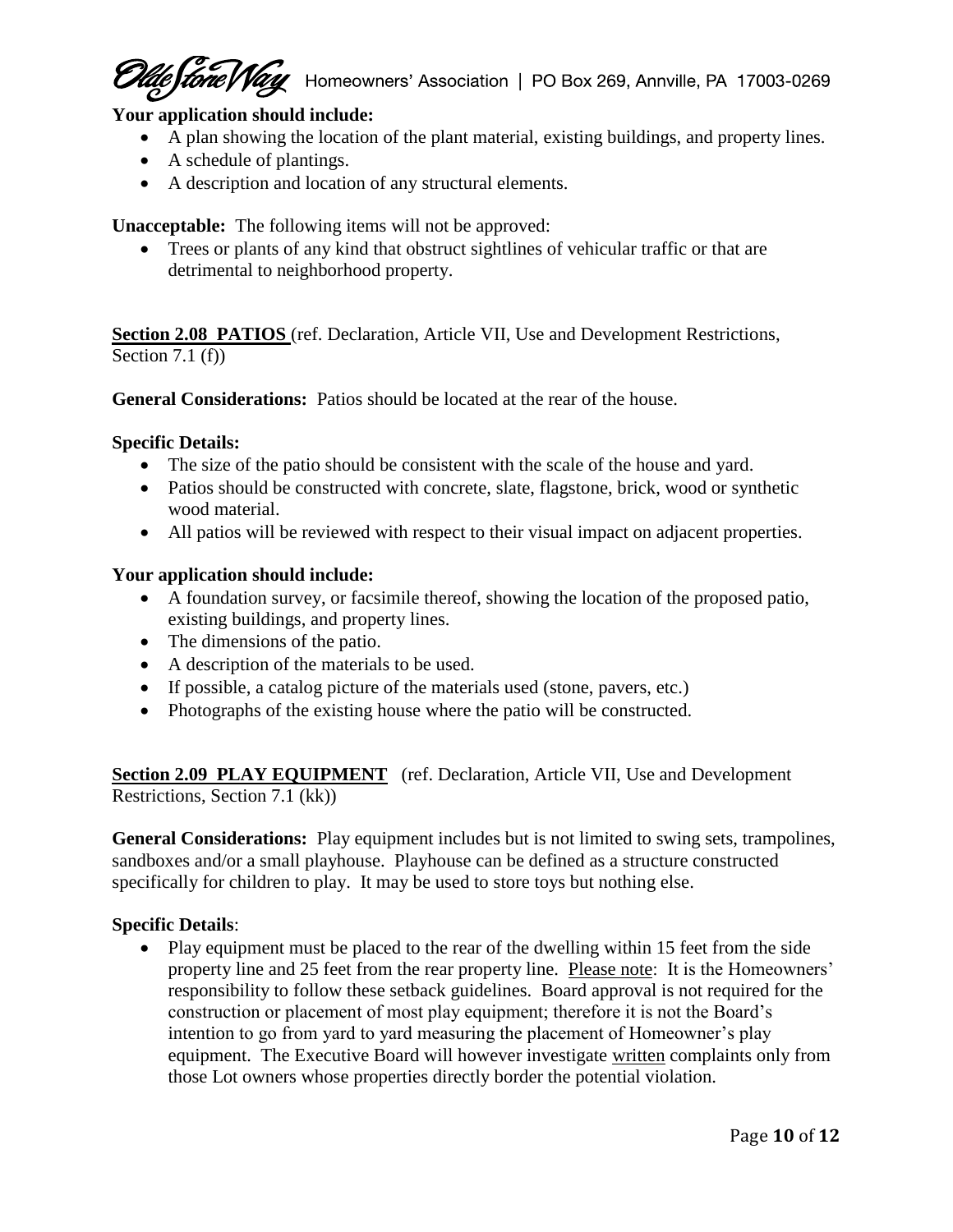Leftone May Homeowners' Association | PO Box 269, Annville, PA 17003-0269

- Fixed playhouses are **not** permitted (i.e., those that require a cement foundation for construction and/or mechanical equipment to move once constructed).
- Doors should be no taller than 48 inches (i.e., constructed specifically for children) and 24 inches wide.
- Playhouses shall be constructed with maintenance-free materials.

\*\*\*\* All types of swing sets and small movable playhouses made of durable, maintenance**free, plastic-like materials (i.e., Little Tikes® construction material) do not require approval. Small non-fixed playhouses should be no taller than 5 feet at the highest point nor greater than 4 ½ feet wide x 4 ½ feet long.**

# **Your application should include**:

- A description of the materials to be used.
- A drawing to scale or picture of the playhouse, which will include dimensions, and the location of windows, doors, etc.
- A plan showing the location of the proposed playhouse on the Lot. Plan should identify all property lines.

**Section 2.10 RETAINING WALLS** (ref. Declaration, Article VII, Use and Development Restrictions, Section 7.1 (f))

**General Considerations:** Retaining walls should be as unobtrusive as possible and built to a minimum height needed to serve their function.

# **Specific Details:**

- Materials may be brick, natural stone, square corner timbers, or concrete, depending on location and contextual relationship.
- Generally, rounded landscape timbers will not be approved due to their lack of stability when used to retain earth, the strong horizontal lines created by the juxtaposition of the timbers, and their "Lincoln Log®" appearance.
- The ends of the walls should be tapered into the ground rather than abruptly ending in space. If the height of the wall would require a railing to comply with county building codes, the applicant should consider stepping the wall in a terracing effect.

# **Your application should include:**

- A plot plan showing the location of the retaining wall, any existing buildings, and the property lines.
- A section view showing the construction details including any change in property grade.
- A description of the materials.